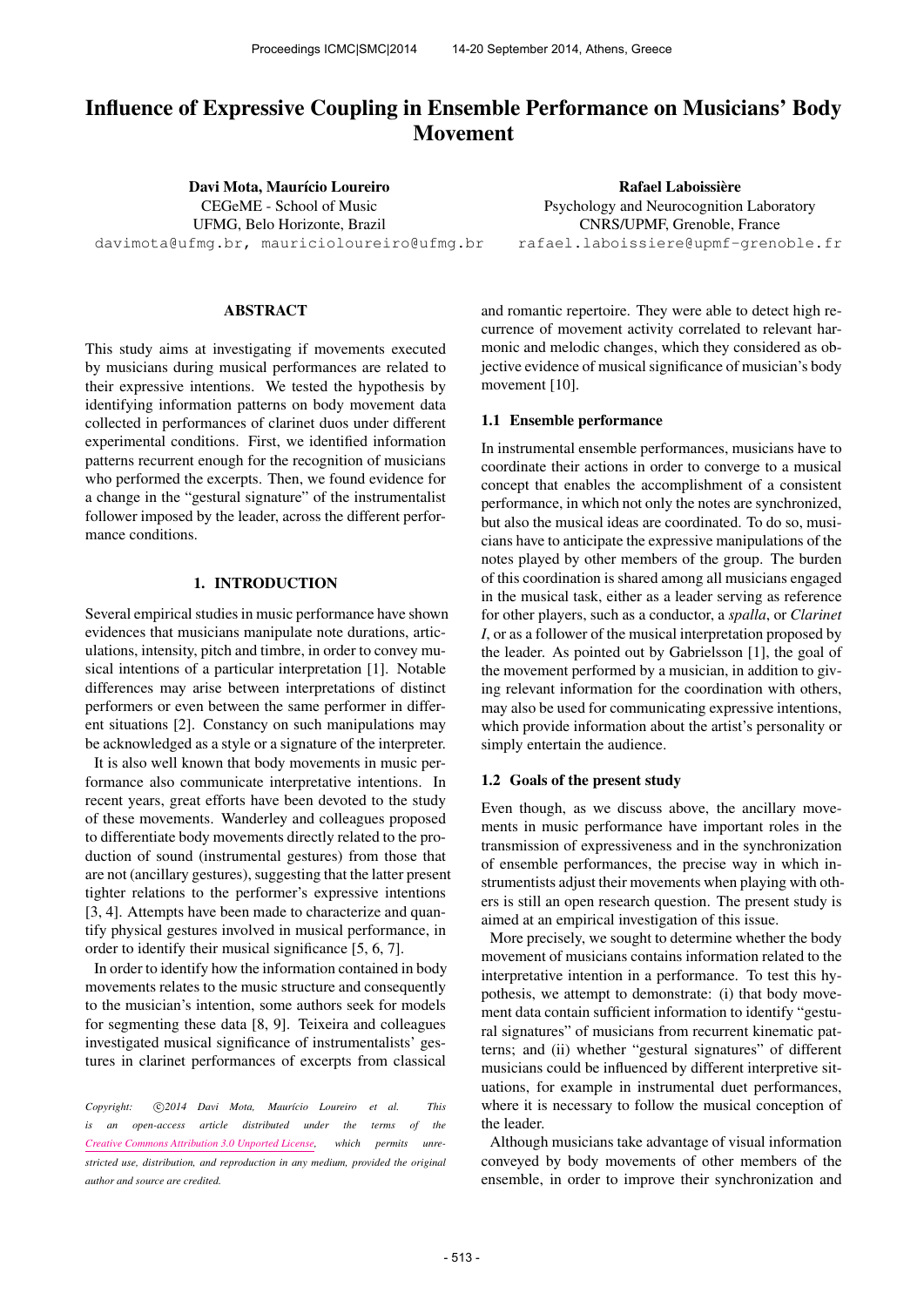overall musical coordination, they are able to follow other musicians solely by listening to what they play, without any visual contact. This facilitates the methodological design for approaching the question proposed by this study: does musicians change their gestural signature when playing with others?

#### 2. MATERIALS AND METHODS

#### 2.1 Experiment

We analyzed the performances of six professional clarinetists in a simulated orchestral environment. All the musicians were recruited in Belo Horizonte, Brazil, had previous experience in orchestra and knew each other. The choice of the instrument facilitated the focusing on body movement not related to music production, since sound production on wind instruments is limited to low-amplitude movements, such as those of the fingers, the lips and the jaw, liberating the engagement in broader body movements, which have higher chance to be related to the intended musical interpretation.

The music performed in the experiment was a short excerpt of the "Dance of the Peasant and the Bear" from the ballet *Petrushka* by Igor Stravinsky, taken from the *Qua*trième tableau Nº 100, first three bars (Figure 1), where "the peasant plays the pipe and the bear walks on his hind feet". This excerpt, in which first and second clarinets play solo in unison (*soli a 2*), presents a real duo performance situation, that requires synchronization of every single note and optimize similarity of conditions in both performances.

The recordings were done in two sessions separated by a period of two or three days. In the first session, musicians were instructed to play four times a musical excerpt as first clarinetist, i.e., following their own interpretative intentions. They were asked to choose one out of the four recordings, considered the best performance. This recording was later used for the second session, in which the musicians were instructed to play as second clarinet, following all chosen recordings of the first session, including those executed by themselves. The only instruction given was to accompany the first clarinet the best they could. After listening to the each first clarinet performance, each one played the excerpt four times, while listening to each execution of the first session through a earphone in their right ear, randomly presented. Three metronome beats were included at the beginning of each recording to be followed, whose tempo was estimated from the duration of the first complete pulse measured between the onsets of notes 5 and 9, F# and C, respectively (Figure 1).

#### 2.2 Data acquisition

An *Optotrak Certus* (Northern Digital Inc.) was used to track the three-dimensional position of the clarinet and the head of the player, at a sampling rate of 100Hz. Three markers were placed on the bell of the clarinet to define a rigid body (represented by its spatial and angular positions) associated to it and other three for the player's head, as used in [5], [11] and [12].

Previous studies have shown that most of the movement in clarinet performance is focused on the bell of the instrument [13, 14], hence the restriction we adopted.

#### 2.3 Parametrization

The magnitude of the resultant velocity of each three-dimensional position, estimated by Euclidean distance between two subsequent samples (1), was used to parameterize the motion of the clarinet bell, which we named the *velocity profile*:

$$
v_i = \frac{1}{sf}\sqrt{(x_{i+1} - x_i)^2 + (y_{i+1} - y_i)^2 + (z_{i+1} - z_i)^2}
$$
 (1)

where  $x, y$  e  $z$  represent spatial coordinates, and  $i$  the sample number. A low-pass, linear-phase Butterworth filter of the sixth order and cutoff frequency of 5 Hz was used for discarding movements of low amplitude, such as those caused by the impact of the fingers on the instrument, or adjustments to the embouchure.

In order to preserve information that may be relevant, such as preparation and finalization gestures, we consider the movement to be analyzed starting at a metrical pulse before the first note and ending at a metric pulse after the end of the last note.

The difference between body weights, heights and ages of the participants seem to have influenced the amplitude and speed of movement, resulting in greater variability of absolute speed values across the subjects. In order to minimize the variability related to individual body characteristics and optimize the detection of "gestural signatures" due to temporal details that emerge from the interpretive intentions of the musicians, the amplitude of the *velocity profile* of each performance was normalized by its root mean square value, defined as 2.

$$
v_Q = \sqrt{\frac{1}{N} \sum_{i=1}^{N} v_i^2}
$$
 (2)

where  $v_i$  is the amplitude of each of the N samples.

Due to the variability of tempi of each performance, the velocity curves were adjusted to the same number of samples, using the technique of time warping, as suggested by [13] and [5], which ensures the same approximate tempo for all performances. The mean values for each note onset of all performances was used as a timing model. This procedure aimed at minimizing the misalignment of the velocity curves with the musical structure. The superposition of *velocity profiles* of two performances by the same musician is shown in Figure 2. It can be observed that the misalignment of the two curves intensifies over time, resulting in a total duration difference of ca. 400ms. The bottom panel of Figure 2 shows the result of the time warping adjustment. This procedure was applied to each *velocity profile*, allowing performances of different tempi to be compared.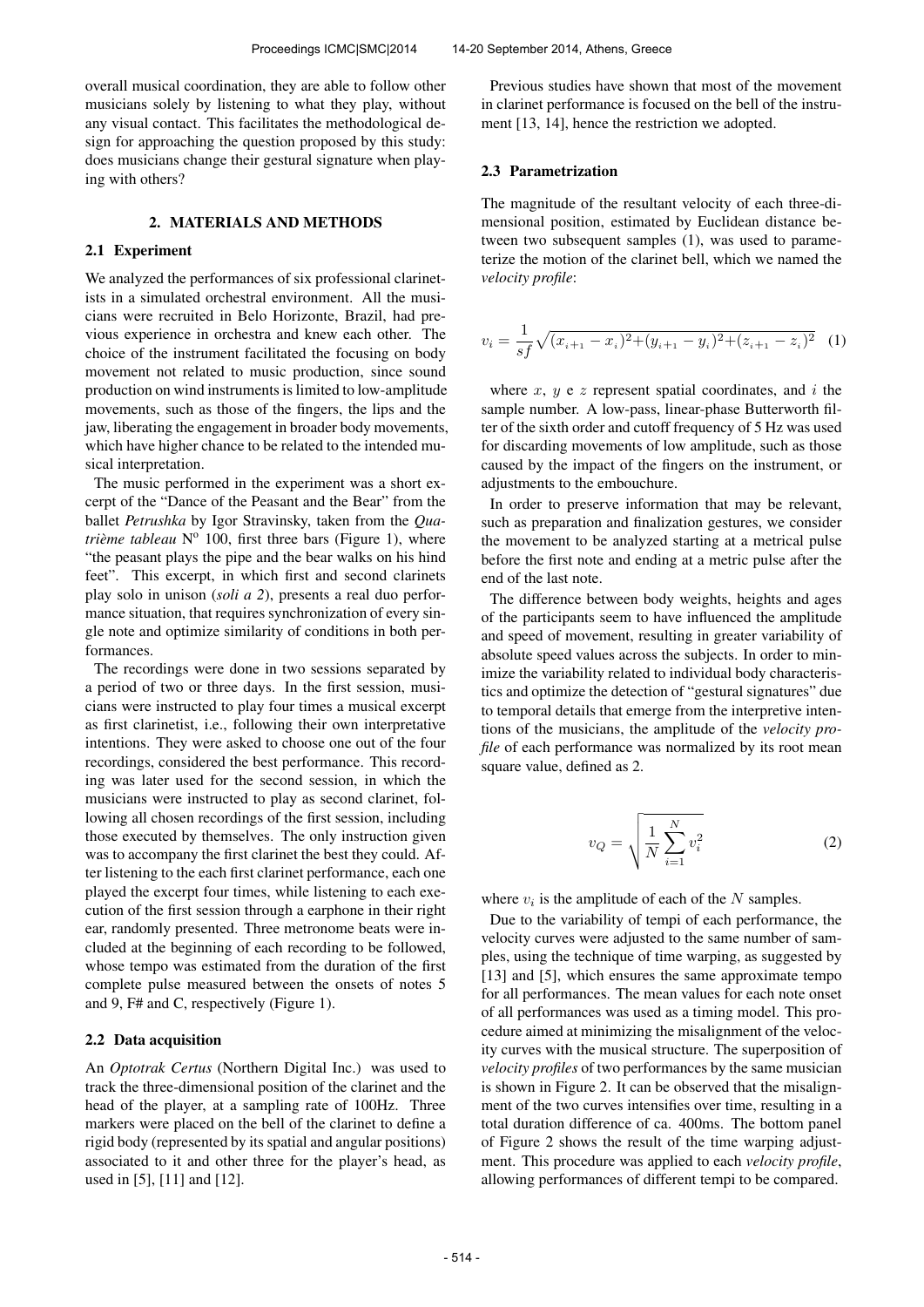

Figure 1. Excerpt from the "Dance of the Peasant and the Bear" from the ballet Petrushka by Igor Stravinsky, taken from the *Quatrième tableau* N<sup>o</sup> 100 (first three bars).



Figure 2. Temporal adjustment of *velocity profiles*. The curves correspond to the low-pass filtered velocity profiles obtained from two performances of a given subject. Top panel: original profiles. Lower panel: adjusted curves.

#### 3. ANALYSIS

# 3.1 Musical gesture recognition

Results of previous studies with clarinet duets, in the same conditions, suggested that musicians have a "musical signature", observed upon acoustic parameters that describe characteristics of tempi, *rubatos* and articulation of notes. A significant decrease in mean asynchrony between the onsets of the notes, measured over 4 subsequent takes, was also observed in these studies, suggesting that musicians have the ability to quickly learn to better predict the expressive intentions of their partner, which may indicate evidence of interpretive coupling in ensemble performance.

The existence of consistency in gestural patterns of musicians, while performing similar musical content, observed by different studies, suggests that musicians might also present "gesture signatures" in different performances [13, 5, 15]. In fact, "gesture signatures" in everyday task performances were demonstrated by several studies, such as [16, 17]. Several patents of different applications of such investigations have been already filed, such as [18, 19].

In this study, the existence of individual "gesture signature" of musicians in different performances of the same musical material was evaluated with pattern recognition techniques applied to the *velocity profiles* of all solo performances of the subjects. K-means Cluster Analysis was applied to identify the 6 players of all solo executions, combined with Principal Component Analysis (PCA) for reducing data dimensionality ( $> 1500$ ).

#### 3.2 Gestural coupling

Having demonstrated that body movements in different performances of the same musician contain sufficient patterns of recurrence that can be identified as individual "gestural signatures", we sought to verify if musicians would change their "gestural signatures" by influence of different interpretive situations imposed by the musical conception of a leader.

The adaptation of the followers' gestures to those of the leaders was evaluated by projecting their *velocity profiles*, while playing as second clarinetist, onto the dimension that separate the leaders apart. This was done as follows. First, we represent the leader performances of these two clarinetists in the space of velocity profiles (points  $A$  and  $B$ in Figure 3). The vector that connects the point  $A$  to the point  $\vec{B}$  is denoted  $v_l$ . We consider then the performance of the first clarinetist when playing with her- or himself (point  $A_a$ ) and when playing with the second clarinetist (point  $A_b$ ). The amount of change in the kinematic pattern is evaluated by computing the projections of the vector  $A-A_a$  ( $v_s$ , the "self" condition) and the vector  $A-A_b$  $(v<sub>o</sub>)$ , the "other" condition) onto the vector  $v<sub>l</sub>$ . These are the vectors represented as  $proj_{v_l} v_s$  and  $proj_{v_l} v_o$ , respectively, according to equations 3 and 4.

$$
proj_{\boldsymbol{v}_l} \boldsymbol{v}_s = \frac{\boldsymbol{v}_s \cdot \boldsymbol{v}_l}{||\boldsymbol{v}_l||} \quad proj_{\boldsymbol{v}_l} \boldsymbol{v}_o = \frac{\boldsymbol{v}_o \cdot \boldsymbol{v}_l}{||\boldsymbol{v}_l||} \quad (3, 4)
$$

The length of the projected vectors were adopted as a metric to differentiate executions where musicians follow themselves from those where they follow others. Small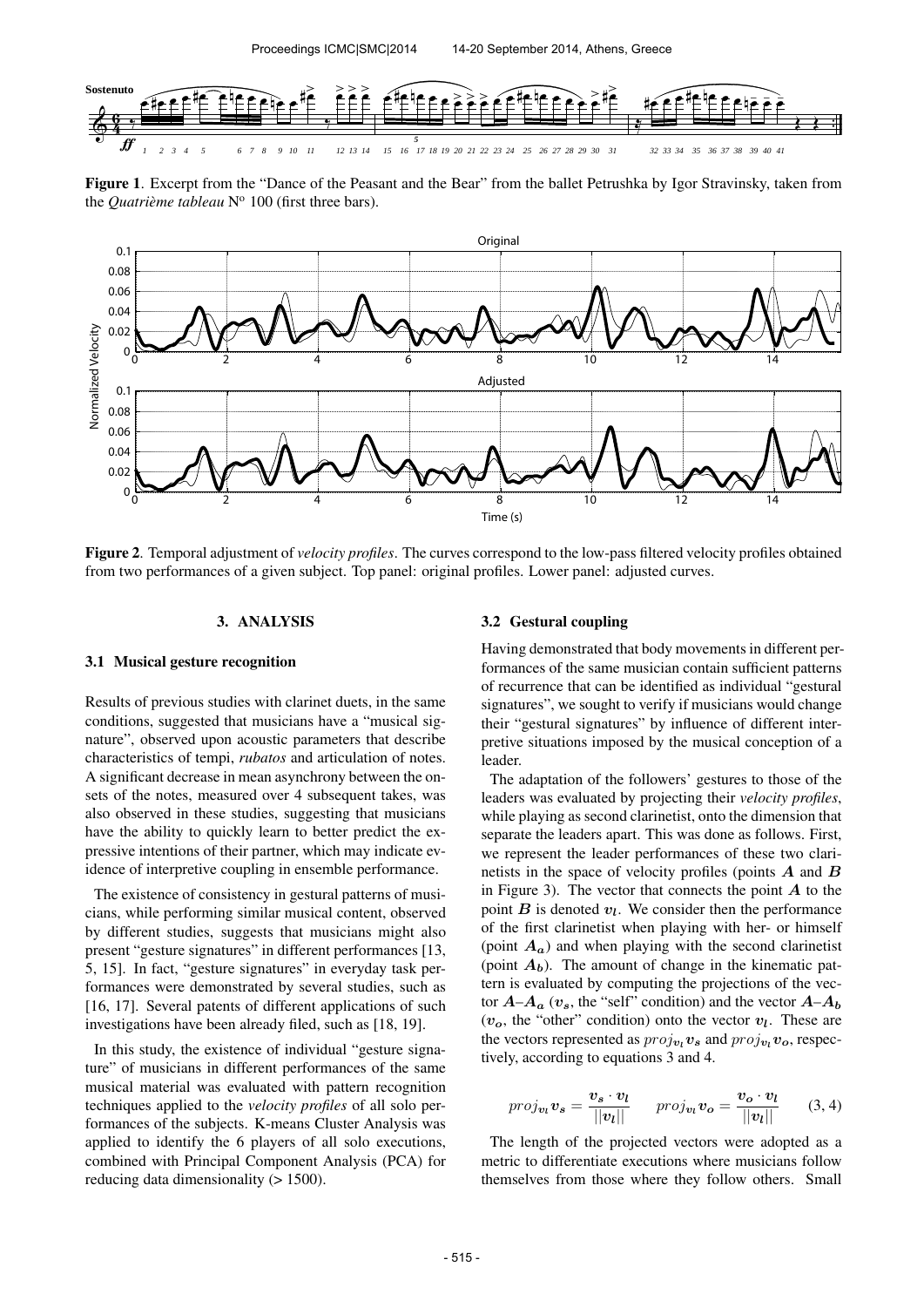

Figure 3. Geometric illustration of the vector projection procedure. The points in the *velocity profile* space corresponding to the solo performances of the first and the second clarinetists are indicated by  $A$  and  $B$ , respectively. The performance of the first clarinetist when playing with himself and when playing with the second one are represented by  $A_a$  and  $A_b$ , respectively.

values of  $proj_{v_l} v_s$  indicate that musicians maintain their gestural signature when accompany his own recordings, while increased values of  $proj_{v_l} v_o$  indicate that they would abandon their own gestural signature to adjust to that of the other.

#### 4. RESULTS

Principal Component Analysis (PCA) was able to explain over 90% of the variance with the first 13 principal components. Note that the goal of PCA here is not really to find a reduced space for the representation of the data, even though there was an enormous reduction of dimensionality from over 1500 to 13. Actually, reducing the number of explanatory components is a necessary step for avoiding the"high dimensional low sample size data" problem [20]. Without this, any attempt to classify the data using a small amount of groups would be meaningless.

K-means Cluster Analysis, applied to the 13 first PCs was able to classify all *solo* executions into 6 groups, corresponding to the 6 players with 100% accuracy. This may indicate that each performer have a consistent way of moving, which appears to be distinct from the others. This suggests the existence of individual "gesture signatures", corroborating the findings of previous studies. Figure 4 shows the partition of the first two principal components into 6 players with 100% accuracy.

A two-tailed *t*-test with Welch's correction was applied to the *self* and *other* conditions of the 240 vector projections, corresponding to four takes of the two projections in each of the 30 pairs of clarinetists ordered without repetition  $(n(n-1))$ , which were obtained as mentioned in section 3.2. Results indicated significant mean difference between  $proj_{\boldsymbol{v}_l} \boldsymbol{v}_{\boldsymbol{s}}$  ( $M = 0.338, SD = 0.118$ ) and  $proj_{\boldsymbol{v}_l} \boldsymbol{v}_o$ 



Figure 4. K-means clustering of the solo executions. The *velocity profiles* of the four solo executions of each six instrumentists are shown with points, with different shapes across subjects. The points are represented in the subspace composed by the first and the second PCs. The ellipses show the result of the k-means algorithm when six classes are required.

 $(M = 0.438, SD = 0.173); t(184.3) = 4.91, p < .0001,$ suggesting that musicians tended to maintain their original gestural profile while following their own executions, but shifted towards others' gestures profiles when following them (Figure 5).

A one-way ANOVA performed separately on subgroups *self* and *other* exhibits significant decrease of distance from original profile along subsequent takes, indicating adaptation towards the original "solo" velocity profile,  $F(3, 108)$  $= 5.054, p < .01$ , as shown in Figure 6 left panel, while no significant differences related to takes,  $F(3, 102) =$  $0.097, p > .96$  was observed for the subgroup *other* (right panel). This might additionally argue towards the existence of individual "gesture signature" in musical performances.

## 5. DISCUSSION

This study aimed at determining whether body movement of musicians contains information related to the interpretative intention during a performance, by verifying the occurrence of gestural coupling in clarinet duos. Our experiments enabled us to investigate the influence of different interpretive situations on individual patterns of body movement. The procedures used sought first to identify gestural pattern recurrence of the players, which we considered as individual "gesture signatures", then to verify if these "signatures" would be affected when the performance situation were influenced by interactions within ensemble performance.

The *self-other* effect, as discussed in several previous studies focused on synchronization of music ensemble perfor-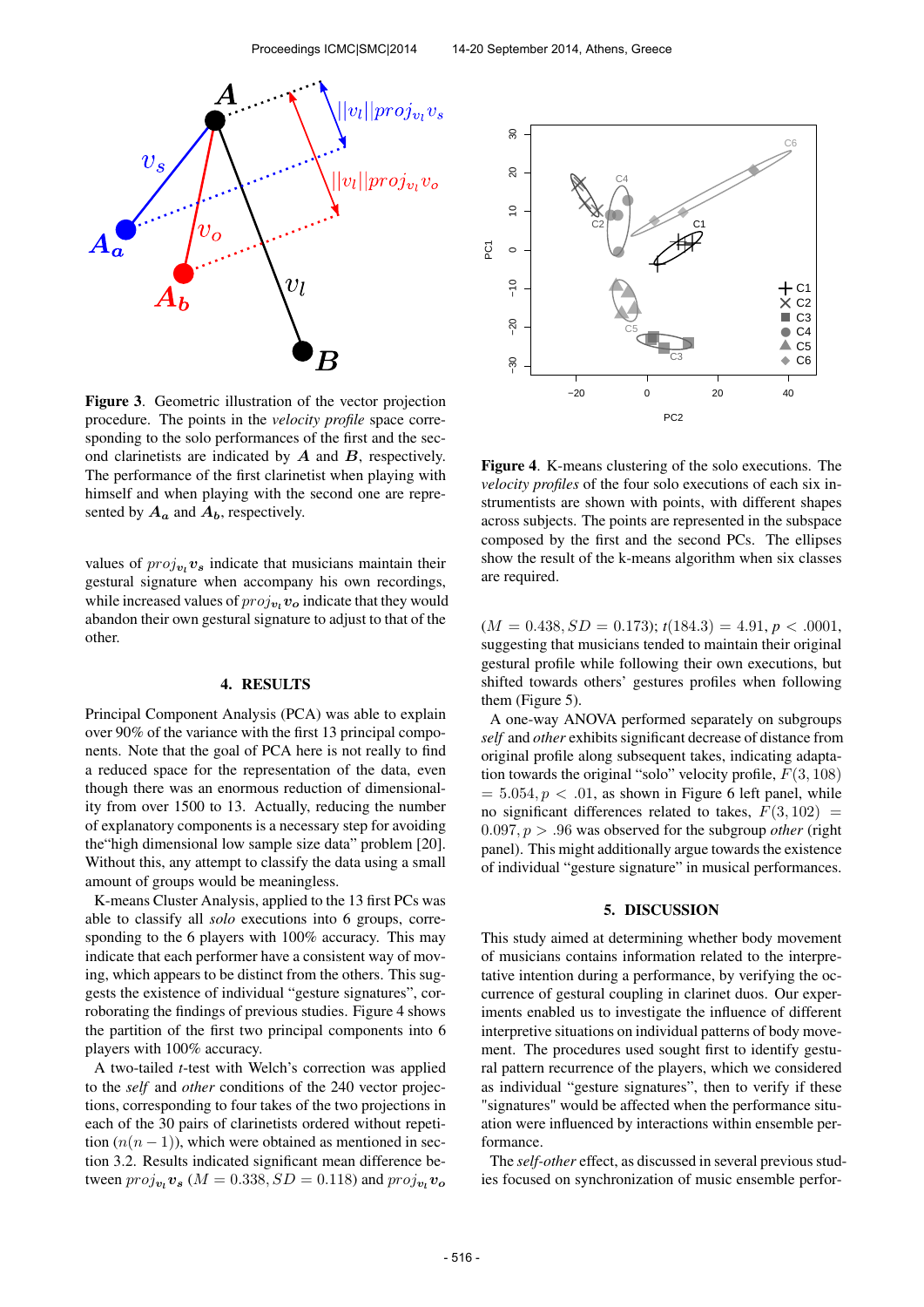

Figure 6. Projections of the duo performances across takes. The mean value of the duo-to-solo vector into the followerleader vector are shown with dots. The standard error bars are indicated with gray bars.



Figure 5. Projections of the duo performances. Results are show for the Self and Other conditions. The mean value of the duo-to-solo vector into the follower-leader vector are shown with dots. The standard error bars are indicated with gray bars.

mance, was adopted as a framework for our experiments design [21, 11, 12, 22]. The most accepted hypothesis for explaining *self-other* effect suggests that coordination between musicians is achieved by each interpreter internally simulating the actions of other members of the group, initially relying on how they would perform the music excerpt, hence when following themselves, they would recognize the musical actions of the first clarinetist as selfproduced and would more easily adapt to them. In recent studies, we suggested the existence of a *self-other* effect also in gestural coupling in clarinet duo performance

## [23, 24].

In the present experiment, we tested the existence of gesture communication between two clarinetist playing duets in unison, without any visual contact. First, we were able to recognize the player using the solo performances with 0% error rate. Afterwards, we were also able to observe that clarinetists, when following themselves, tend to retain their "original" gestural profile, as recorded in solo performances, while when following others, they tend to deviate from the "original" profile. Moreover, our results indicate a tendency of the gesture profile of the second clarinetists (followers) to robustly adapt to that of the first clarinetists (leaders), even without seeing the partner.

These results suggest that the observed variations of gestural patterns are an indication of the involuntary attempt of the musician to anticipate the interpretive intentions of the leader, only by hearing his or her acoustical parameters manipulations. Therefore, these results are favorable to the hypothesis of close relationship between ancillary gesture and music performance, corroborating what has been demonstrated by several studies, such as the experiments carried by [25], which showed that parameters extracted from the gestures of listeners, such as position, velocity module, normal and tangential accelerations, curvature, radius and torsion, were correlated with acoustic parameters, such as loudness and sharpness. Goebl [26] showed that, when playing in ensemble, musicians with reduced auditory feedback moved more than the others, which influences the overall synchronization of the group.

## 6. CONCLUSION

We propose a multimodal analysis framework intended to access the interactions between gesture and music in ensemble performances. Human communication is not lim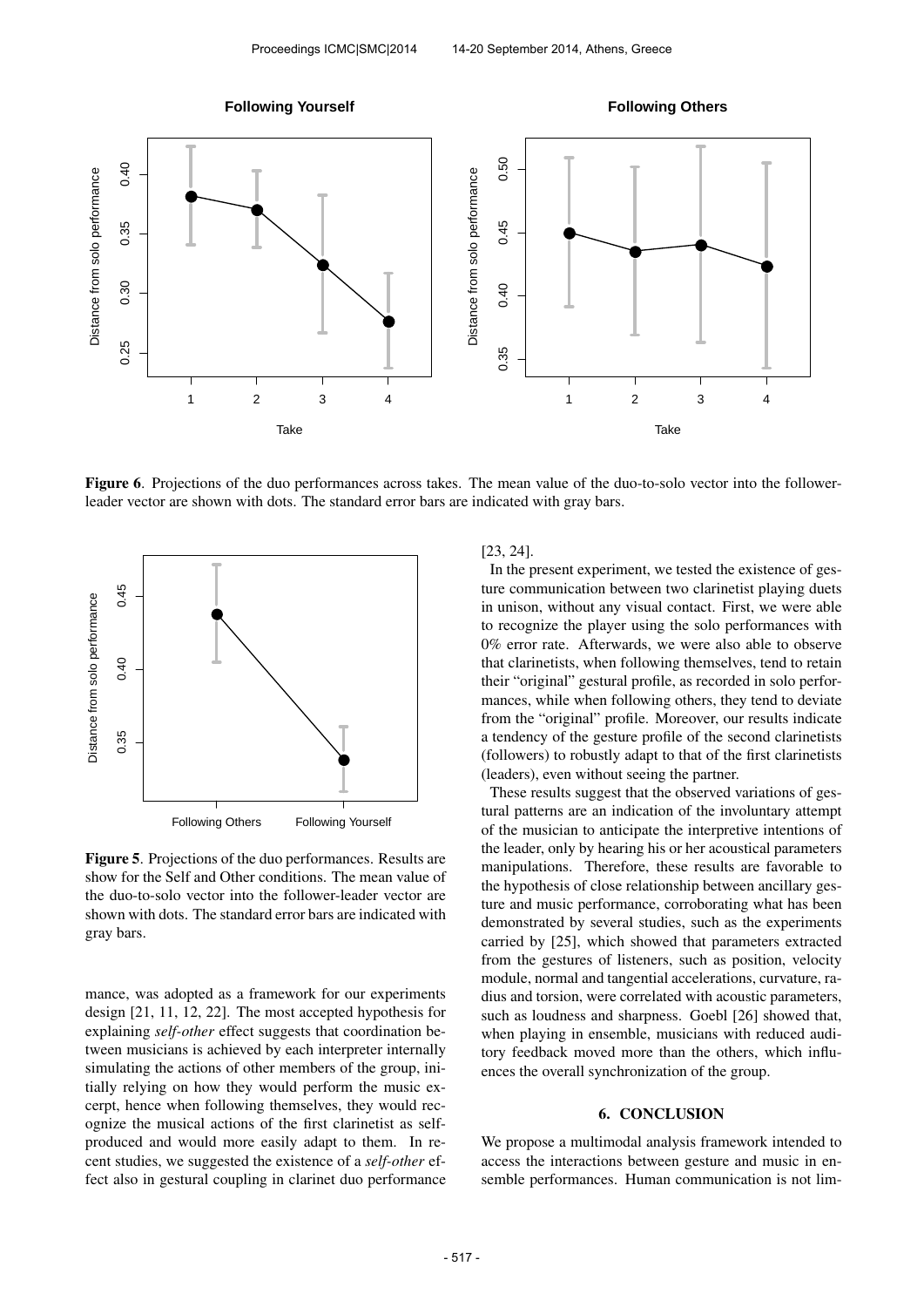ited to the use of only one way of sensory information. Just as in verbal communication, music makes use of various mechanisms not directly associated with the production of sound, such as the movements of the body, or the facial and gesture expressions of a conductor, as a mean of maintaining the desired interpretation imaginary. We believe that the recurrence of body movement patterns observed between performances of the same musician is a strong indication of gesture encoding of the planned, desired, imagined interpretation to be realized. On the other hand, when we verify that musicians tend to bend their gestures towards the gesture patterns of the leader, we might hypothesize that such gestural adjustments reflect his or her ability of musically "fitting". As musicians in an orchestra commonly "get used" to the gestures of a conductor very quickly, it might be possible to assume that musicians are able to learn to "read" the movement of their partners.

Further multimodal investigations of musical performances may facilitate the comprehension of the creative process underlying musical interpretation, which could shed light on questions such as: why some musicians feel more comfortable playing with a particular partner? Would gestural information contribute to this? We think that the framework proposed in this paper would contribute to answer these questions.

## 7. REFERENCES

- [1] A. Gabrielsson, "Music performance research at the millennium," *Psychology of music*, vol. 31, no. 3, pp. 221–272, 2003.
- [2] C. Palmer, "Music performance," *Annual Review of Psychology*, vol. 48, no. 1, pp. 115–138, 1997, pMID: 9046557.
- [3] M. Wanderley, "Non-obvious performer gestures in instrumental music," in *Gesture-Based Communication in Human-Computer Interaction*, ser. Lecture Notes in Computer Science, A. Braffort, R. Gherbi, S. Gibet, D. Teil, and J. Richardson, Eds. Springer Berlin Heidelberg, 1999, vol. 1739, pp. 37–48.
- [4] A. Refsum Jensenius, M. M. Wanderley, R. I. Godøy, and M. Leman, *Musical gestures: concepts and methods in research*, ser. Musical gestures : sound, movement, and meaning. Routledge, 2010, pp. 12–35.
- [5] M. Wanderley, B. Vines, N. Middleton, C. McKay, and W. Hatch, "The musical significance of clarinetists' ancillary gestures: An exploration of the field," *Journal of New Music Research*, vol. 34, no. 1, pp. 97–113, 2005.
- [6] N. Rasamimanana, "Towards a conceptual framework for exploring and modelling expressive musical gestures," *Journal of New Music Research*, vol. 41, no. 1, pp. 3–12, 2012.
- [7] F. Desmet, L. Nijs, M. Demey, M. Lesaffre, J.-P. Martens, and M. Leman, "Assessing a clarinet player's performer gestures in relation to locally intended musical targets," *Journal of New Music Research*, vol. 41, no. 1, pp. 31–48, 2012.
- [8] E. Teixeira, "Análise quantitativa da expressividade musical com base em medidas acústicas e do gesto físico," Master's thesis, Universidade Federal de Minas Gerais, Programa de Pós-Graduação em Engenharia Elétrica, 2012. [Online]. Available: [http:](http://hdl.handle.net/1843/BUOS-8D4EJ8) [//hdl.handle.net/1843/BUOS-8D4EJ8](http://hdl.handle.net/1843/BUOS-8D4EJ8)
- [9] B. Caramiaux, M. Wanderley, and F. Bevilacqua, "Segmenting and parsing instrumentalists' gestures," *Journal of New Music Research*, vol. 41, no. 1, pp. 13–29, 2012.
- [10] E. Teixeira, H. Yehia, M. Loureiro, and M. Wanderley, "Motion recurrence analysis in music performances," in *Proceedings of the Sound and Music Computing Conference 2013*, R. Bresin, Ed. Stockholm, Sweden: Logos Verlag Berlin, 2013, pp. 317–322.
- [11] P. Keller, G. Knoblich, and B. Repp, "Pianists duet better when they play with themselves: On the possible role of action simulation in synchronization," *Consciousness and cognition*, vol. 16, no. 1, pp. 102–111, 2007.
- [12] P. Keller and M. Appel, "Individual differences, auditory imagery, and the coordination of body movements and sounds in musical ensembles," *Music Perception*, vol. 28, no. 1, pp. 27–46, 2010.
- [13] M. Wanderley, "Quantitative analysis of non-obvious performer gestures," in *Gesture and Sign Language in Human-Computer Interaction*, ser. Lecture Notes in Computer Science, I. Wachsmuth and T. Sowa, Eds. Springer Berlin Heidelberg, 2002, vol. 2298, pp. 241– 253.
- [14] C. Palmer, E. Koopmans, C. Carter, J. Loehr, and M. Wanderley, "Synchronization of motion and timing in clarinet performance," in *International Symposium on Performance Science*, no. Davidson 1995, 2009, pp. 1–6.
- [15] M. Nusseck and M. M. Wanderley, "Music and motion—how music-related ancillary body movements contribute to the experience of music," *Music Perception: An Interdisciplinary Journal*, vol. 26, no. 4, pp. 335–353, 2009.
- [16] E. Farella, S. O'Modhrain, L. Benini, and B. Riccó, "Gesture signature for ambient intelligence applications: A feasibility study," in *Pervasive Computing*, ser. Lecture Notes in Computer Science, K. Fishkin, B. Schiele, P. Nixon, and A. Quigley, Eds. Springer Berlin Heidelberg, 2006, vol. 3968, pp. 288–304.
- [17] F. Loula, S. Prasad, K. Harber, and M. Shiffrar, "Recognizing people from their movement." *Journal of Experimental Psychology: Human Perception and Performance*, vol. 31, no. 1, p. 210, 2005.
- [18] J. Elgoyhen, J. Payne, P. Anderson, P. Keir, and T. Kenny, "Automated gesture recognition," Aug. 14 2008, uS Patent App. 11/577,694.